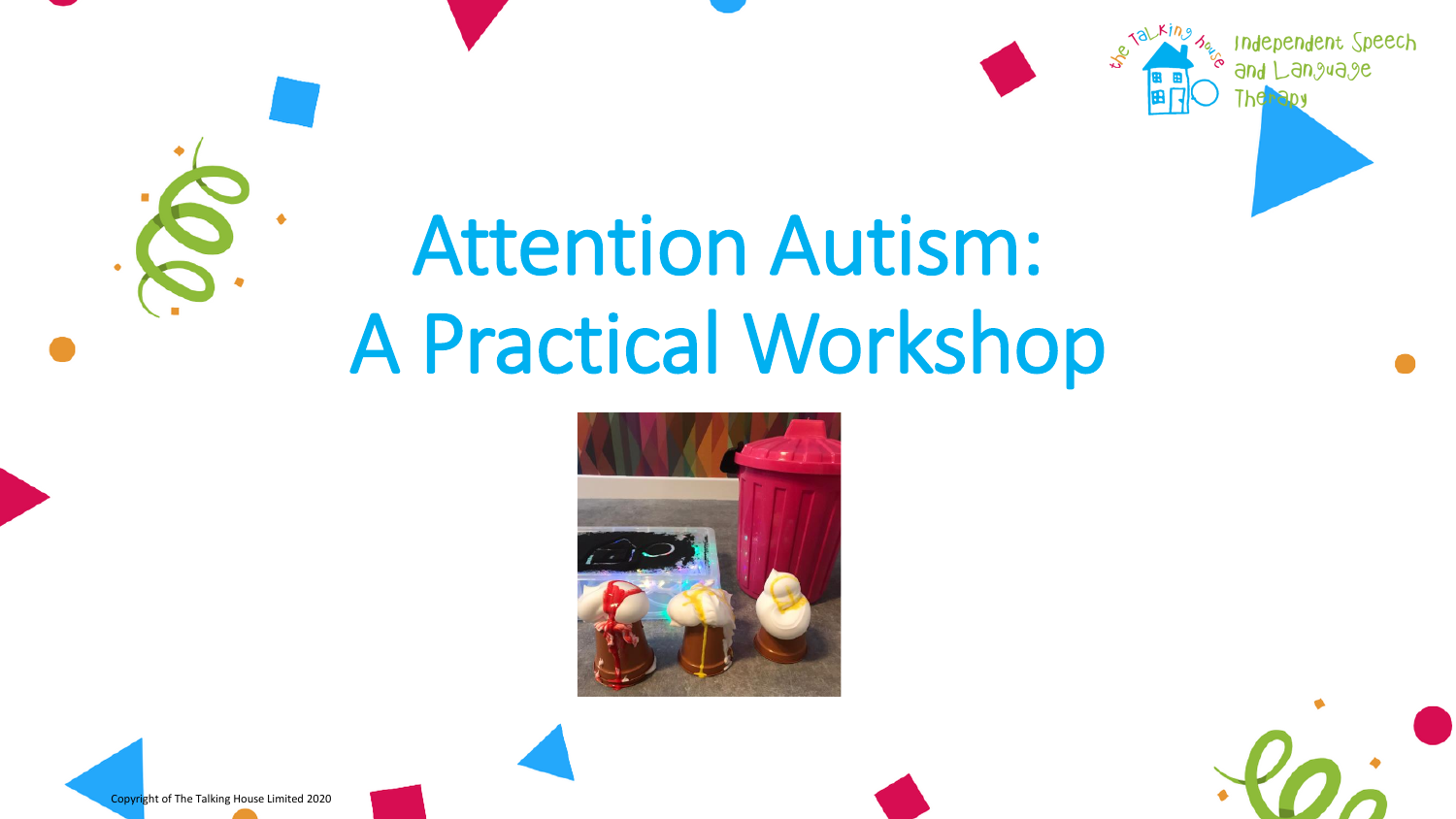

### Joint Attention – SCERTS model

Key aims from the SCERTS model that Attention Autism aims to develop are:

- Shared attention this includes the pupil looking towards you, looking between you and an object and looking at what you point to
- Sharing emotion this includes the pupil using facial expression or vocalisation to share positive and negative emotion
- Sharing intention to regulate behaviour (request and protest) Attention Autism models key words and gestures that a pupil could then use to request. It also gives them the opportunity to protest things they don't want to do
- Sharing intention for social interaction this includes taking turns and gaining people's attention through gesture and vocalisation
- Joint attention commenting on actions or objects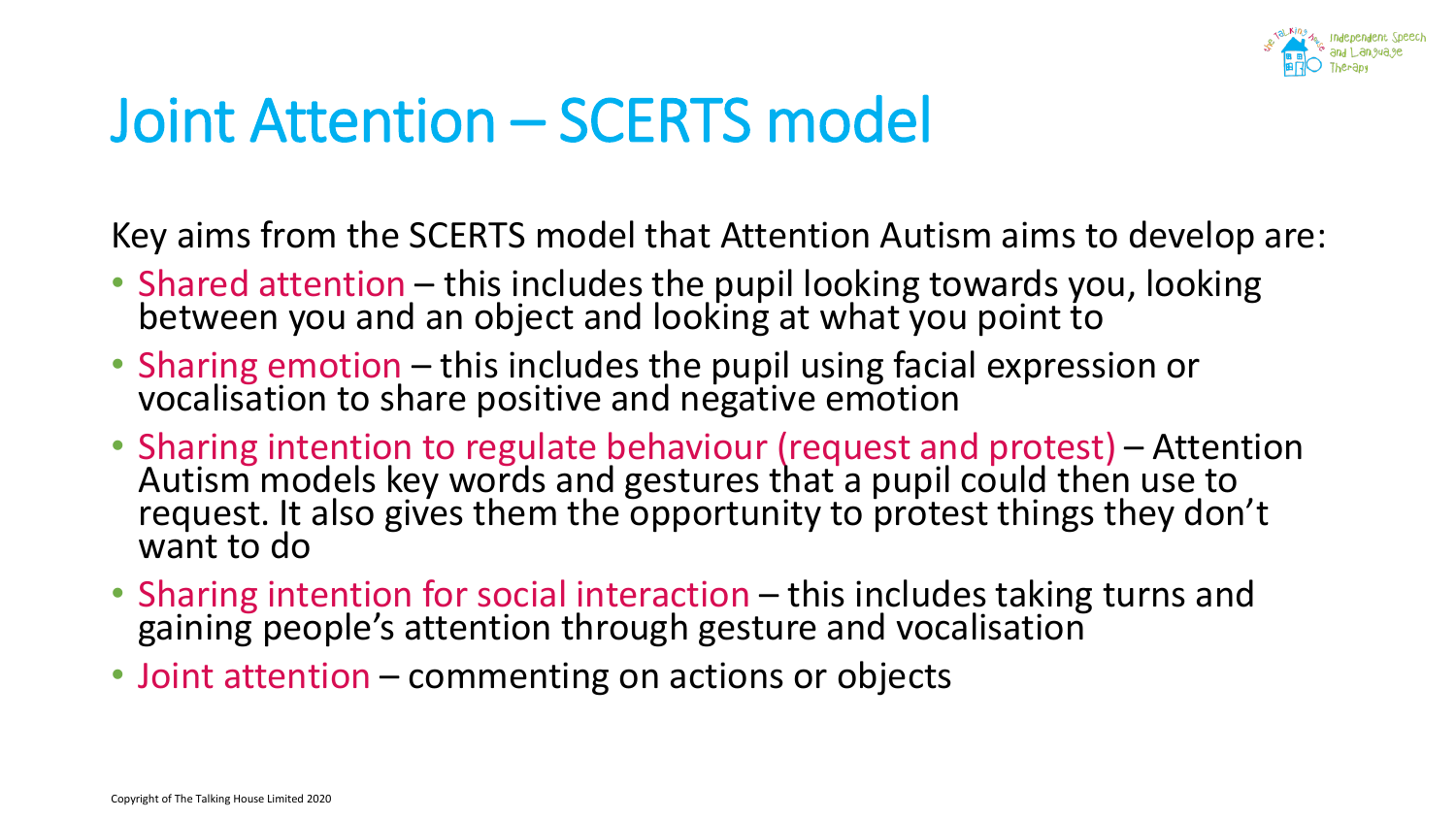

#### Key Aims of Attention Autism

- To provide a learning experience that children will remember.
- Engaging participants in visual and dynamic activities.
- Creating opportunities that the child wants and chooses to be a part of.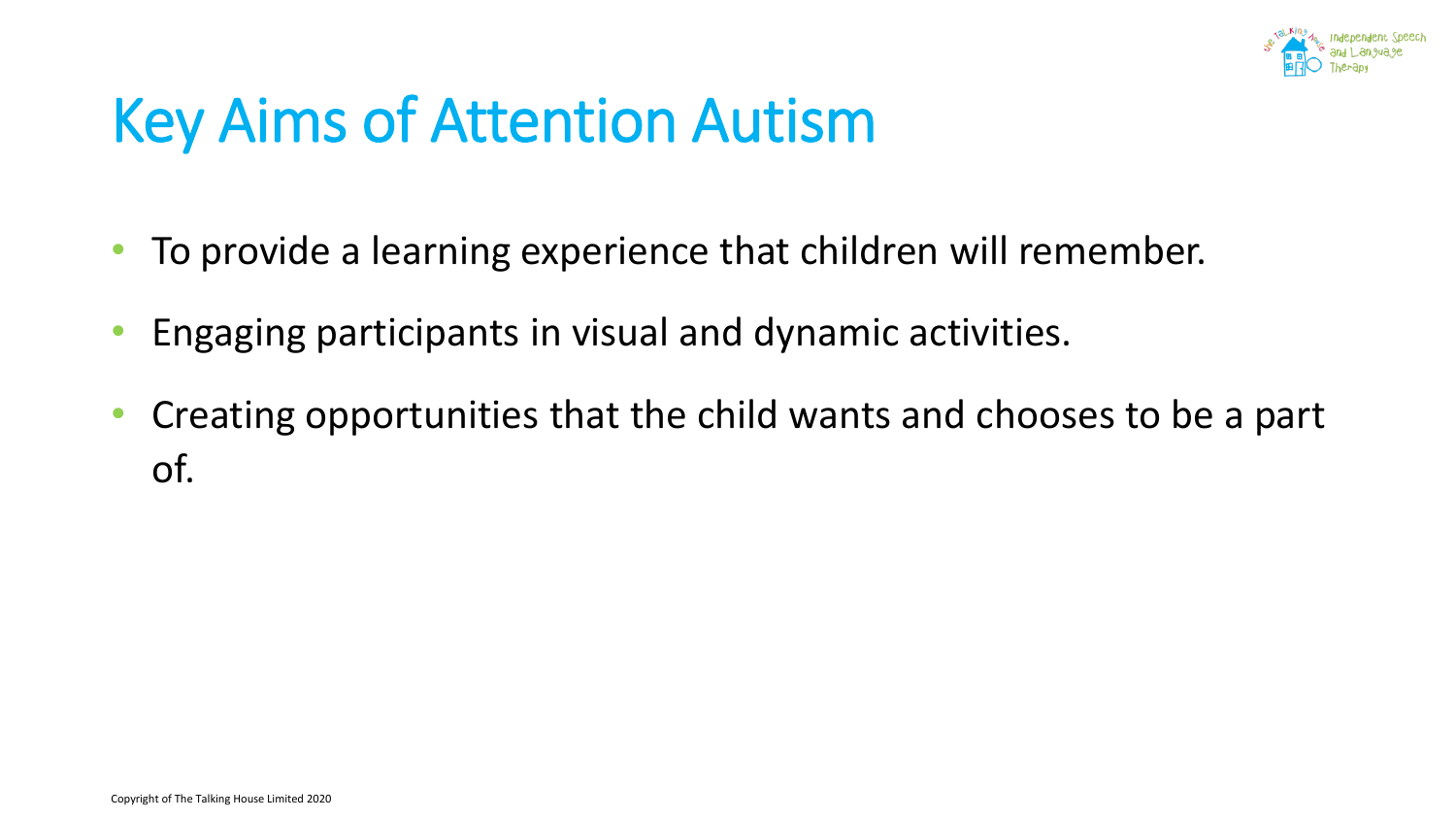

# Setting up

- No furniture barriers.
- Always introduce the activities with simple drawings on a whiteboard.
- Keep the space clear.
- Organise in advance.
- Use materials from right to left.
- Include tidying up as part of the session.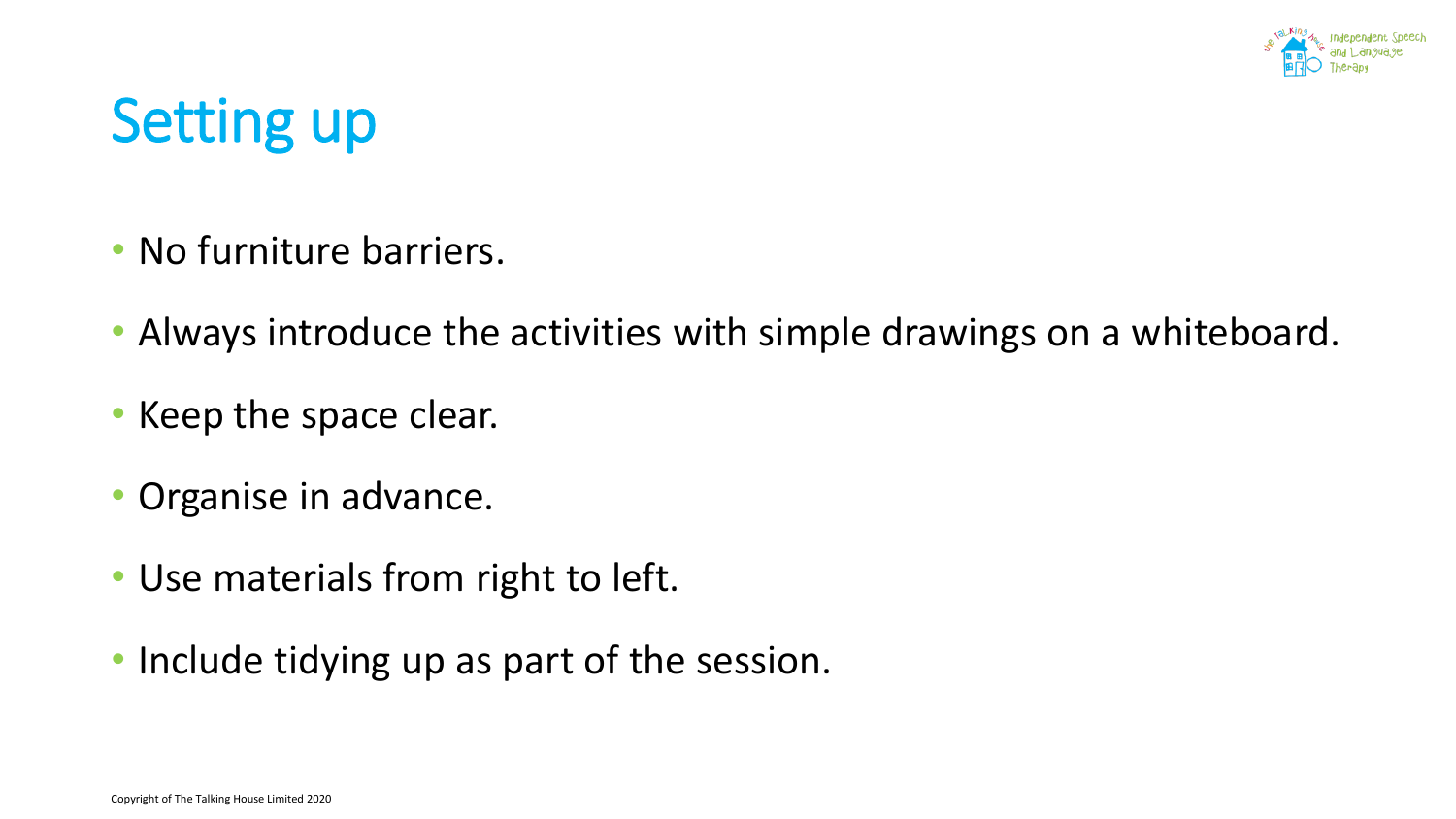

#### Adult Roles

- It is beneficial if the leading adult changes for the pupils to engage with a range of people
- Adults should not talk or give instructions to one another or the pupils during the session

#### Supporting Adults:

- Model appropriate listening and attention including expected behaviour, use of gesture and facial expression
- Allow pupils to 'wander' at stages 1 and 2. Do not try to redirect the children to the group, either verbally or physically. It is the lead adult's role to make the activity as enticing as possible for them to return or watch from a distance.
- Offer support through redirecting at stages 3 and 4 if required e.g. supporting a pupil to move to the front of the room for their turn.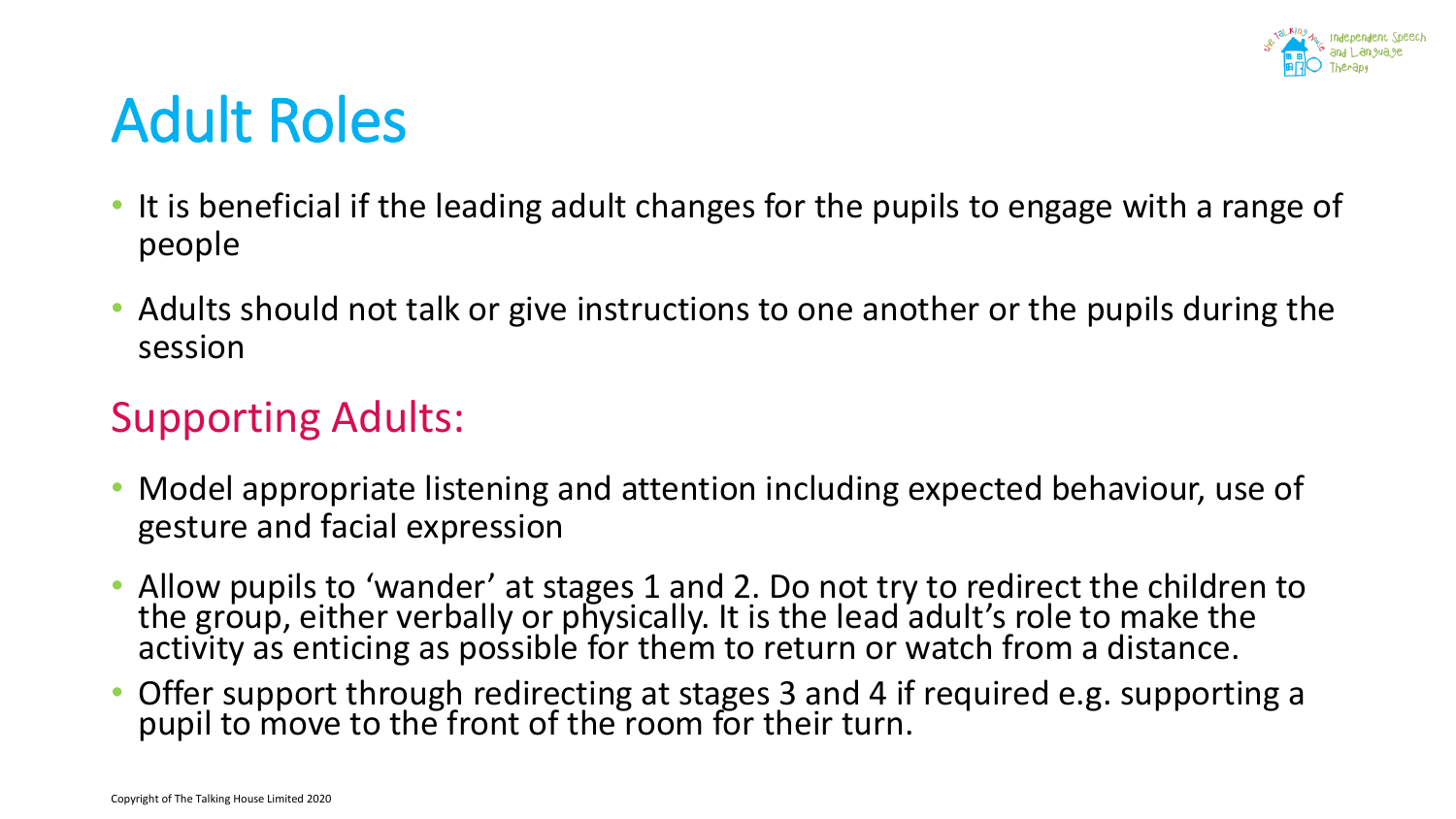

#### The Four Stages

- Do not move onto the next stage until pupils have acquired the relevant skills - use the intervention records provided to monitor progress.
- Introduce every session with simple drawings and single words on a whiteboard. Cross off each activity once complete and introduce the next.
- It is ok to split your group if pupils are working at different levels.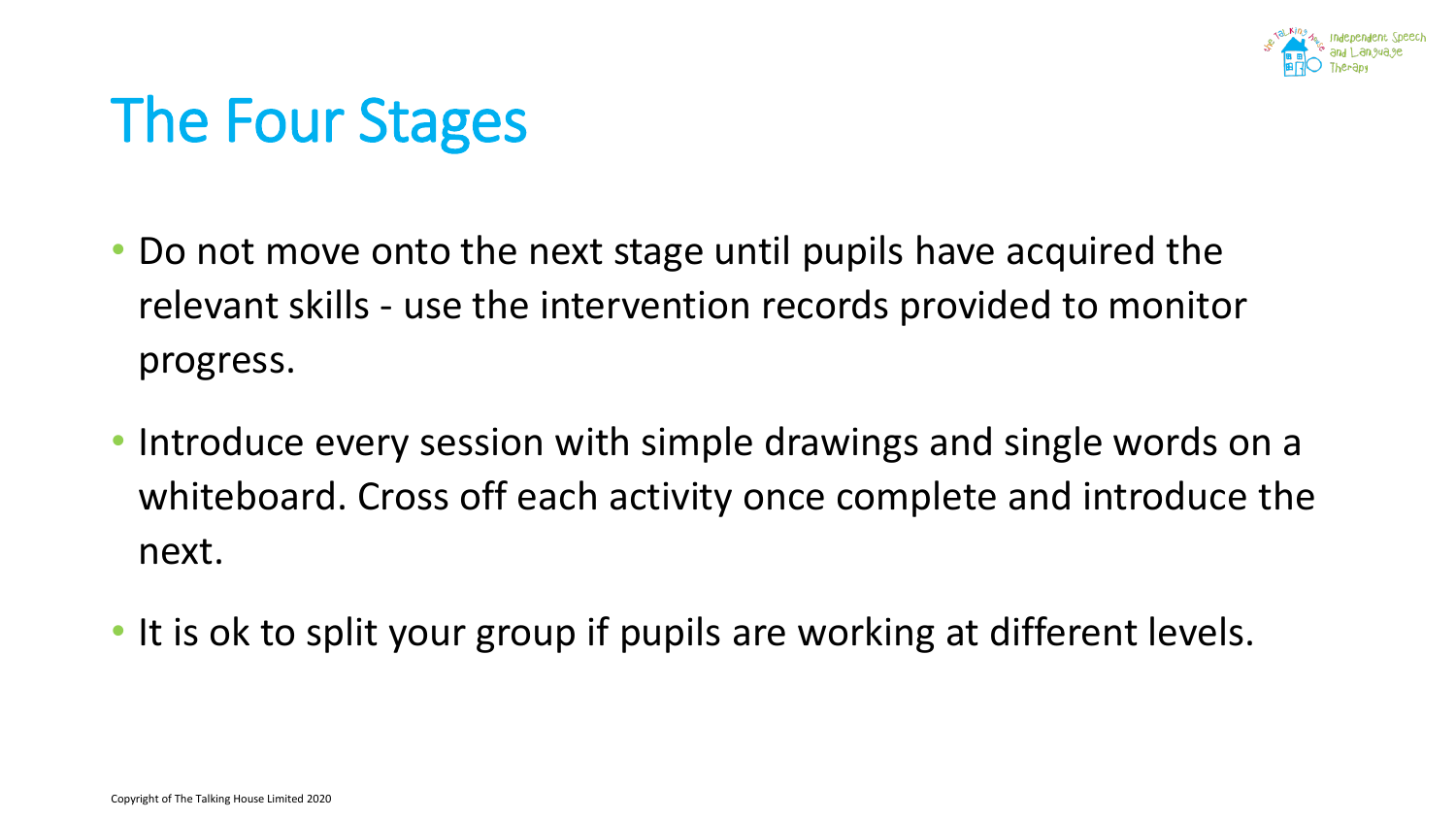

- To develop focused attention as part of a group
- To develop attention following adult led tasks use exaggerated facial expressions and vocalisations like 'oo' or excited gasps.
- To anticipate and experience shared enjoyment by making yourself and the items exciting, pupils will become focused on the activity providing them with the opportunity to see and hear good models of communication with an aim to develop their own spontaneous use of gesture, facial expression and words.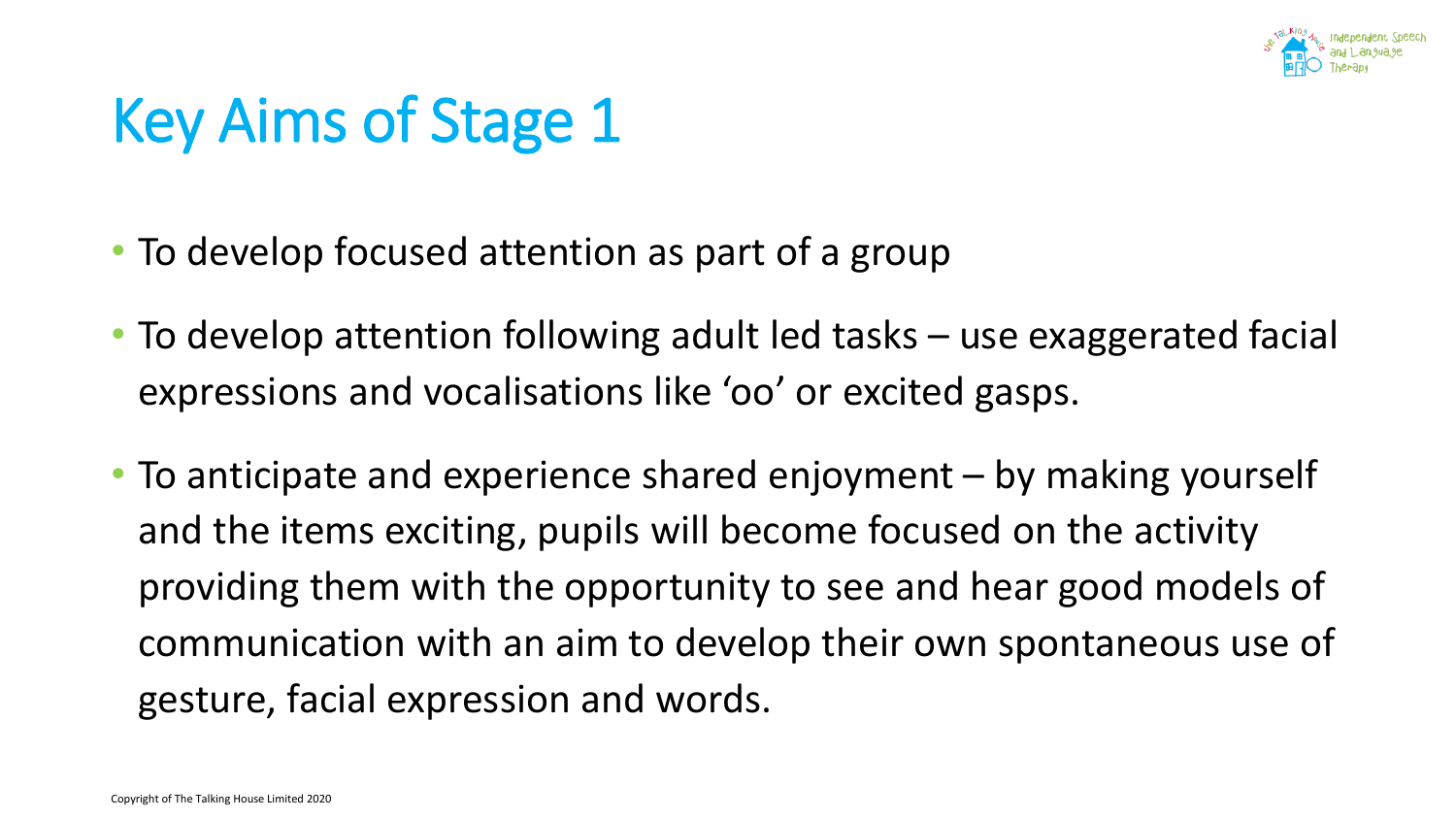

- 1. Use your whiteboard to introduce 'bucket' + your next activity (e.g. snack, outside, PE)
- 2. Start with your bucket on your right hand side, bring it into the middle to use then move to your left once finished with.
- 3. Introduce the activity with a song ("I've got something in my bucket, in my bucket, in my bucket, I've got something in my bucket, I wonder what it is")
- 4. Show up to 3 items in turn from the bucket using exaggerated facial expressions, leaving pauses to build anticipation and labelling the items using single words. Repeat the word several times as you explore the item.
- 5. Once you have finished, close the bucket and cross 'bucket' off your whiteboard before introducing the next activity.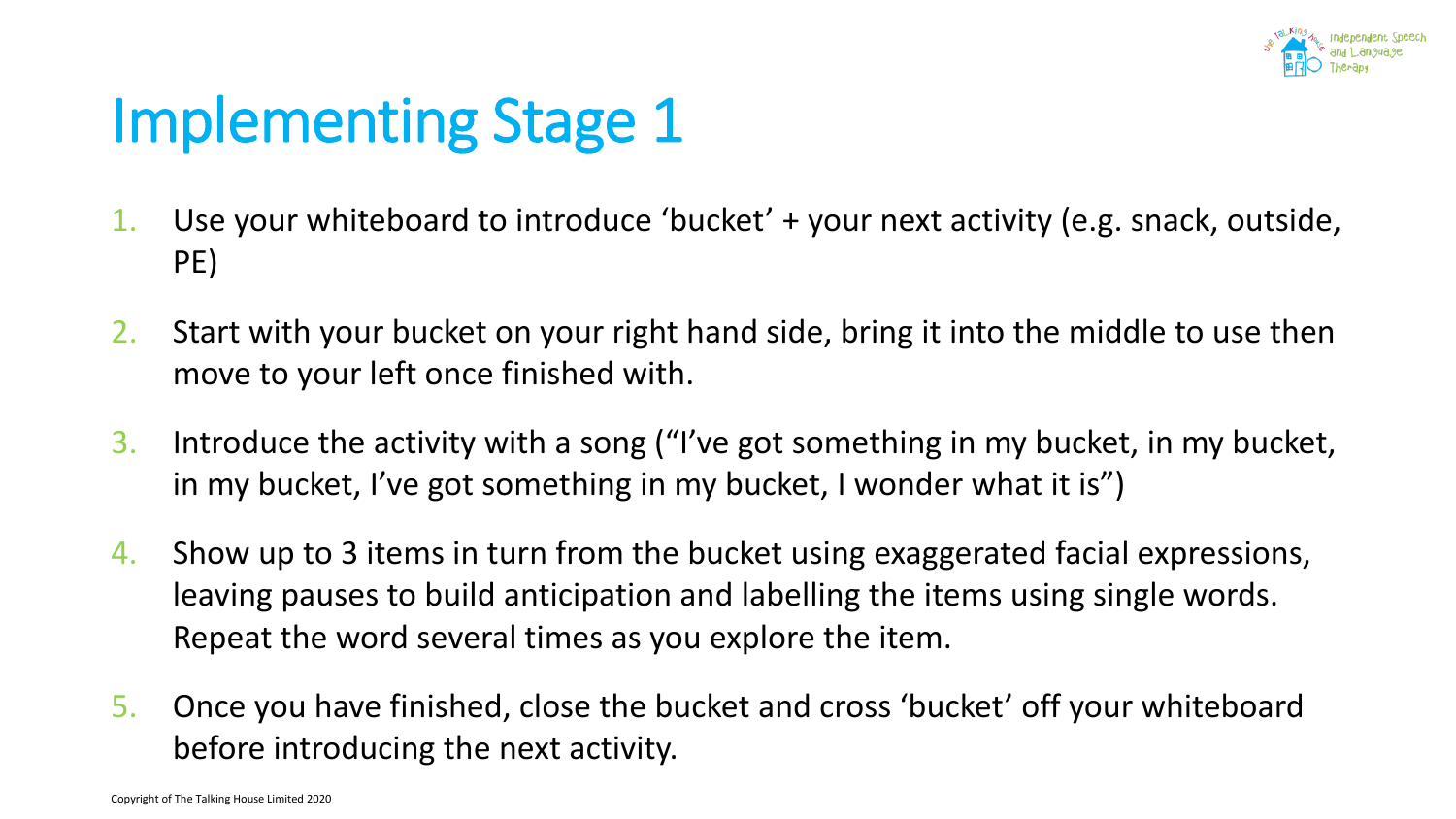

- To maintain and re-focus attention you will create a sequence leading up to a grand finale.
- To increase use of vocalisation and expressive language in a social context and for sharing enjoyment – use things that are highly visual and appealing for the pupils.
- To increase understanding of specific vocabulary, verbs and concepts including short phrases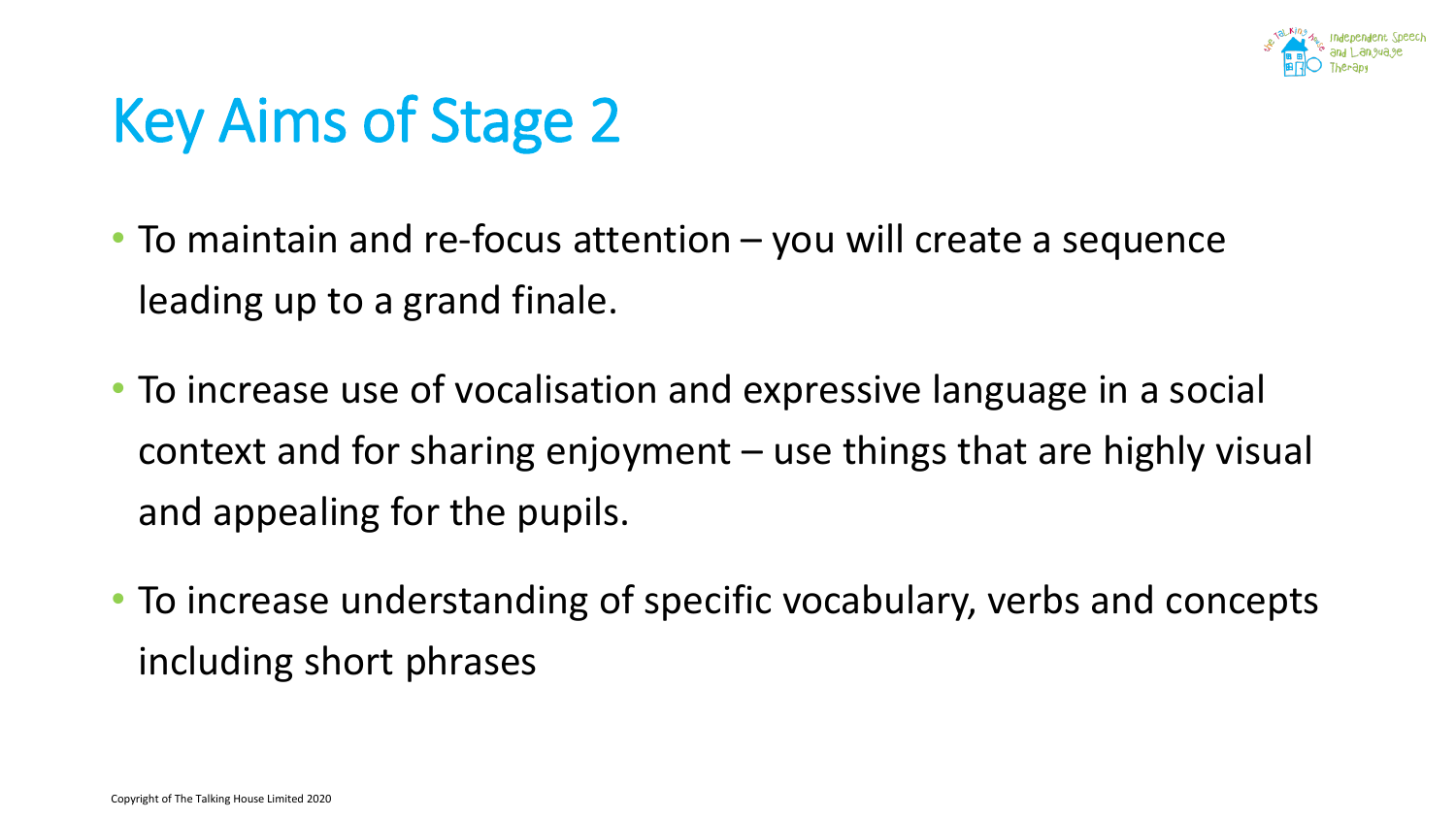

- 1. Cross off 'bucket' on your whiteboard and introduce your stage 2 activity
- 2. Introduce each item you will be using e.g. 'flour' (start with your items on your right hand side, bring them into the middle to use them then move to the left once finished with)
- 3. Repeat the name of each item as you use it. Begin to introduce verbs as you carry out actions e.g. 'flour…pour….pour the flour'
- 4. Once your sequence is complete, say 'tidy up' or use a tidy up song as you move items to your left hand side
- 5. Cross off the activity on your whiteboard and introduce your next task.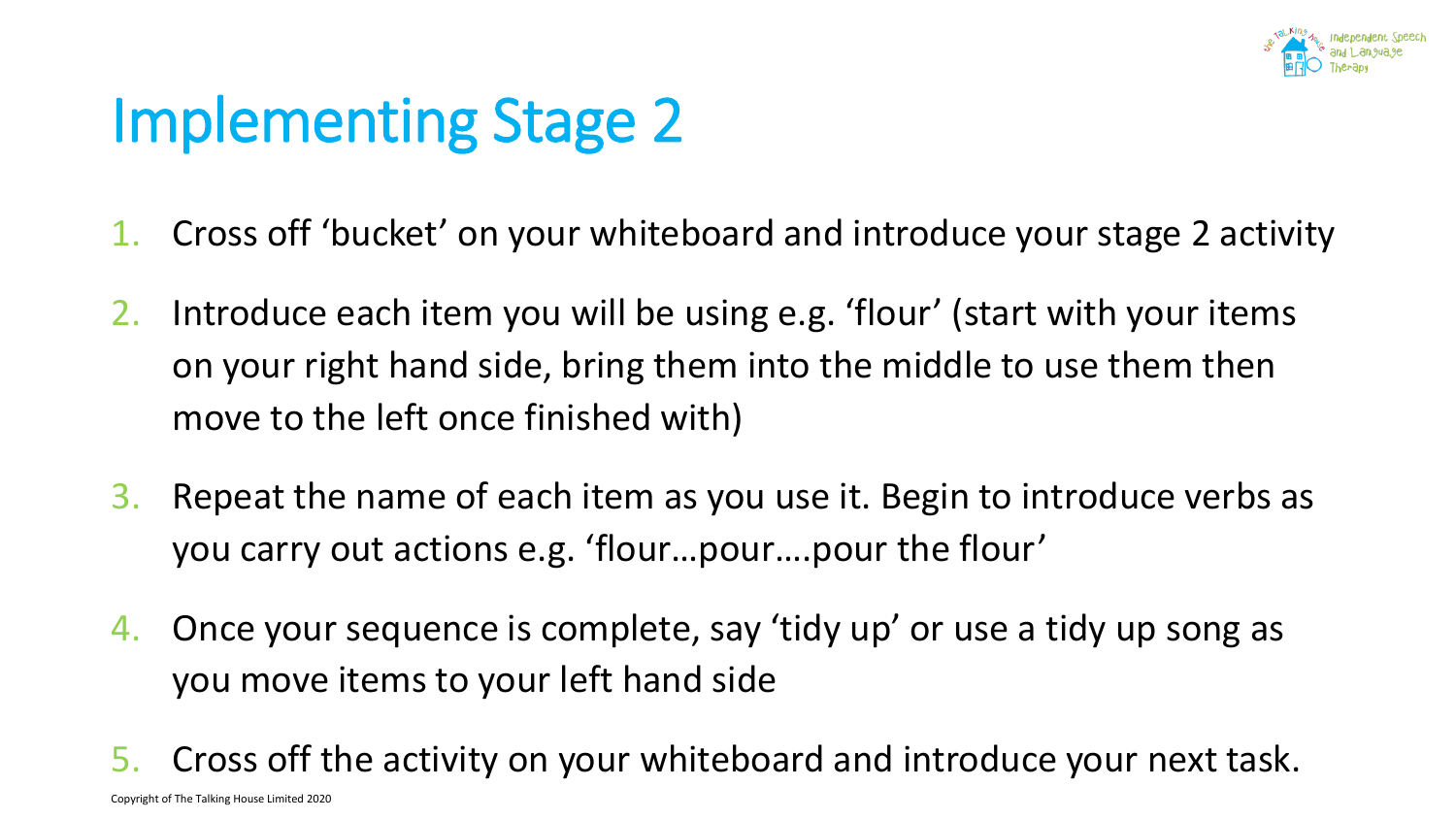

- To manage shifting and refocusing attention pupils will shift their attention from watching to taking part
- To take turns in a group and imitate actions and vocalisations modelled by an adult – a supporting adult will have demonstrated the task first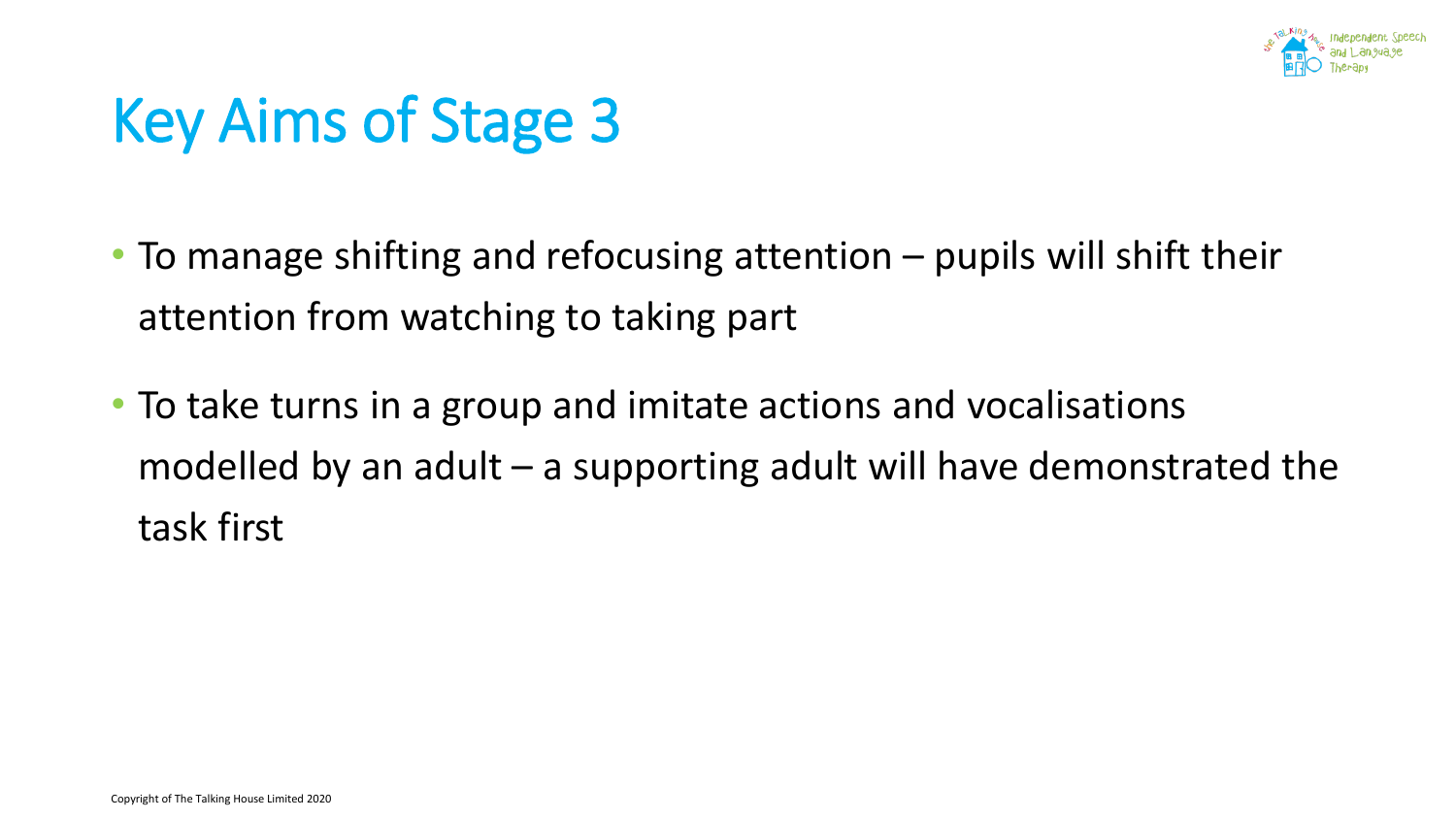

- 1. Cross off 'stage 2' on your whiteboard and introduce your stage 3 activity
- 2. Use a big, open gesture to invite your supporting adult to the front. The supporting adult will demonstrate how to complete the task as you comment on it/ lead it.
- 3. Direct your supporting adult back to the circle and invite the first pupil up (supporting adults can provide physical prompts if needed at this stage)
- 4. Once all pupils have had a turn (some may choose not to participate), share the group achievement if this is appropriate for your task
- 5. Tidy up the resources placing them on your right hand side. Cross off the activity on your whiteboard and introduce your next task.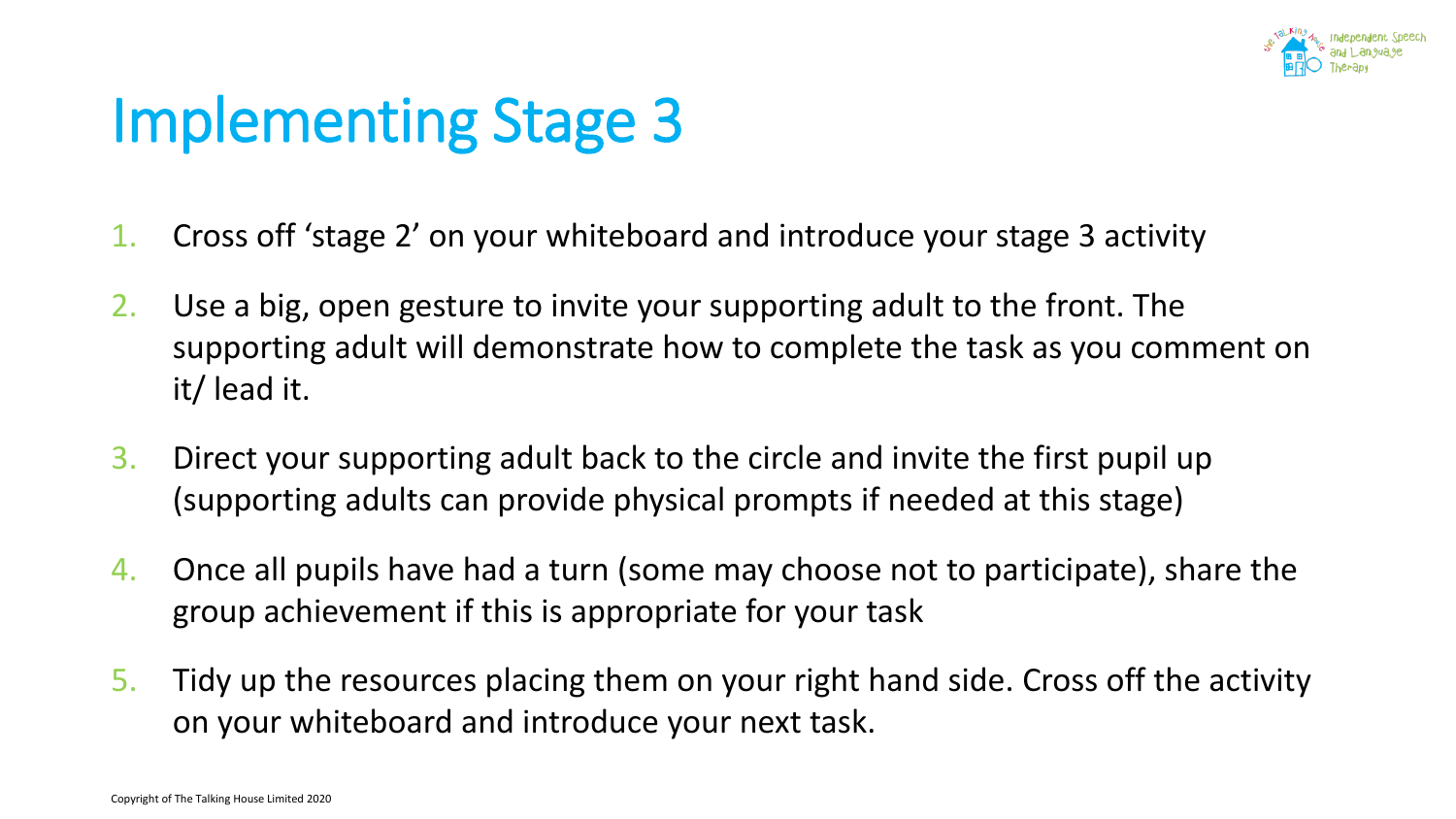

- To manage shifting and refocusing attention to several tasks
- To imitate actions modelled by an adult in order to complete a sequence
- To complete independent work following adult instructions

Points to remember:

- The independent task can be differentiated depending on individual targets. Prepare a kit for each individual before your session.
- Supporting adults can act as a physical prompter to help pupils move between the group and their workstation.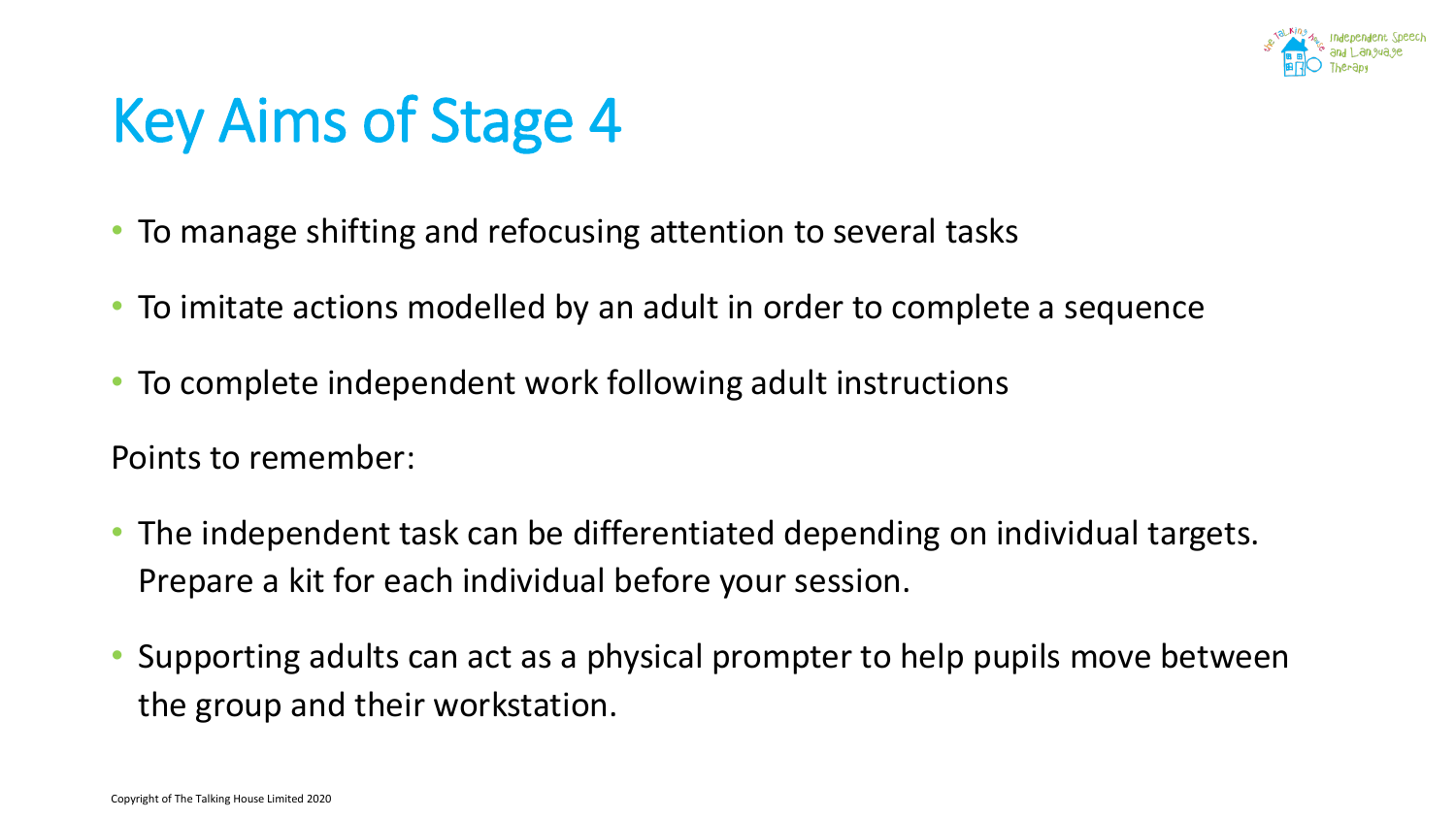

The stage follows a sequence of:

- 1. Focus and sustain attention on the lead adult to watch a demonstration
- 2. Shift attention to move to a desk/ workspace
- 3. Focus and sustain attention on their independent task within their workspace
- 4. Shift attention to move back to the group
- 5. Focus attention to celebrate everyone's achievements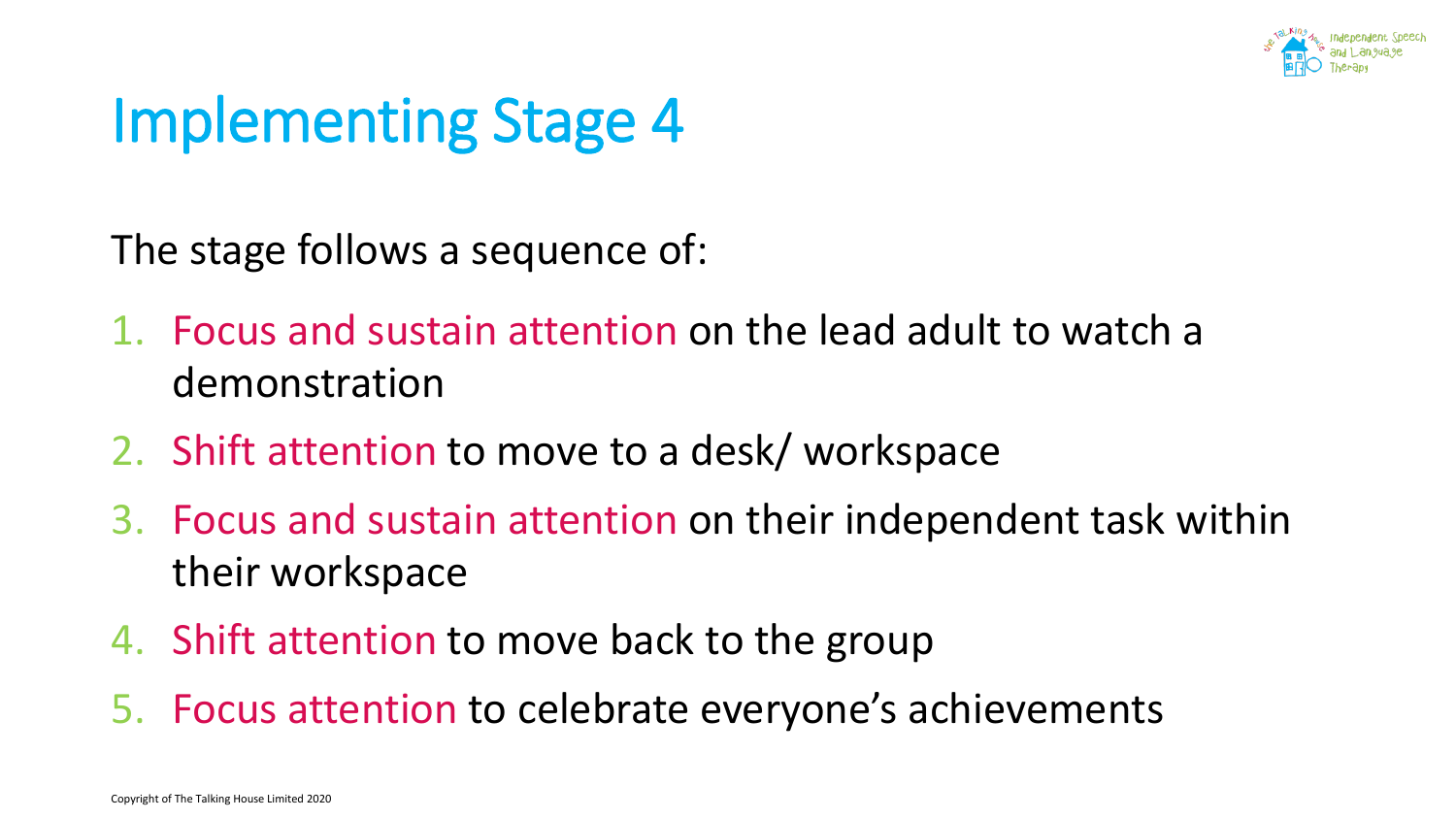

## Planning and Recording

A range of session plans are available from The Talking House following specific themes or topics.

Sessions can be 'random' based on your pupil's motivators – Pinterest and the Attention Autism facebook group are great for new ideas.

An Intervention Record template is available from The Talking House and can be adapted to suit your data recording.